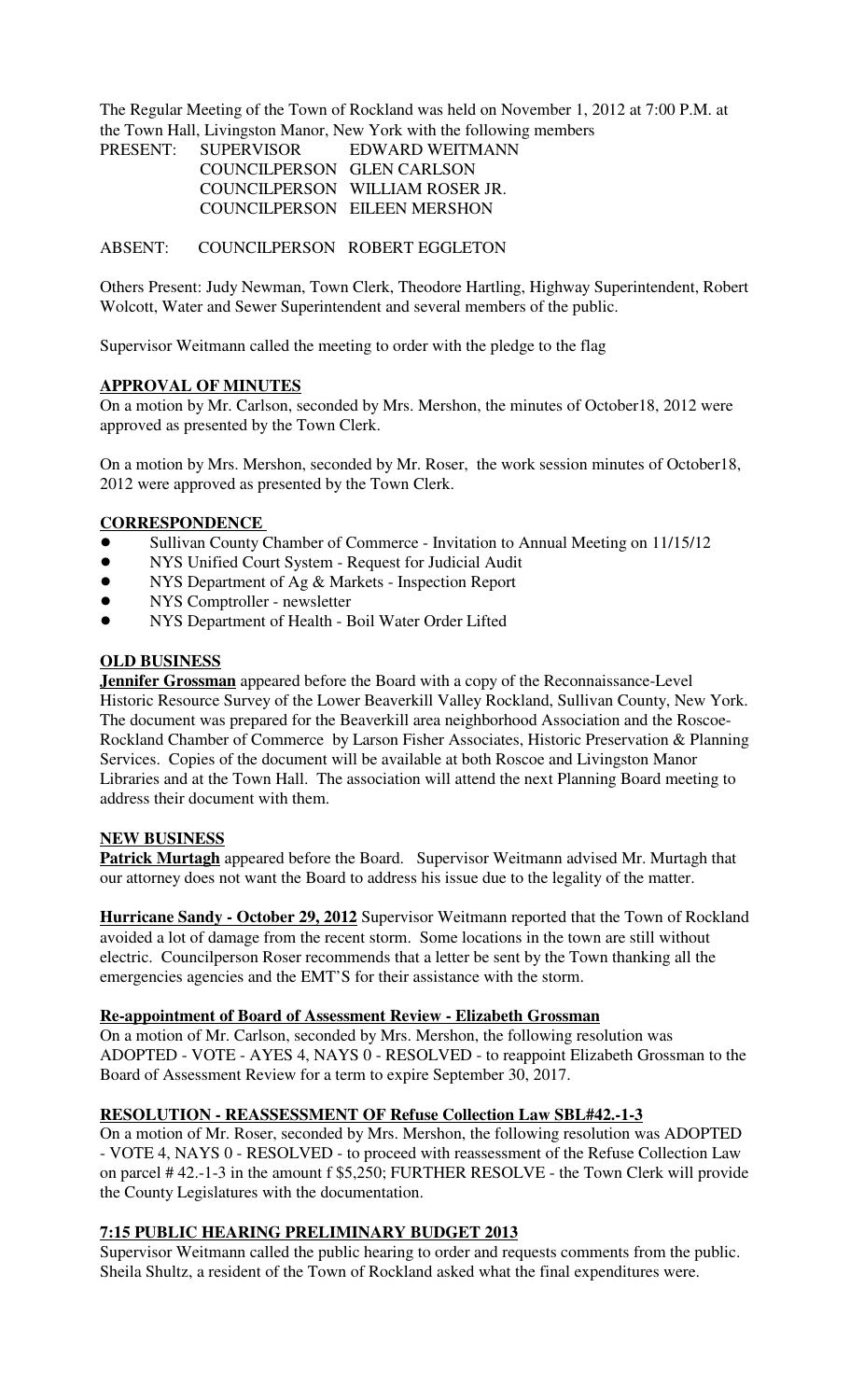# *REGULAR MEETING, TOWN OF ROCKLAND, NOVEMBER 1, 2012*

With no more comments. A motion was made by Mr. Carlson, seconded by Mr. Roser, unanimously carried, to close the hearing.

# **RESOLUTION - APPROVAL OF 2013 BUDGET**

On a motion of Mr. Roser, seconded by Mrs. Mershon, the following resolution was ADOPTED - VOTE - AYES 4, NAYS 0 - WHEREAS, the Town Board has met at the time and place specified in the notice of the hearing on the preliminary budget, and an opportunity was given to those present to be heard thereon,

NOW THEREFORE BE IT RESOLVED - that this Town Board does hereby adopt the preliminary budget as the annual budget of this Town for the fiscal year 2013, beginning January 1, 2013, and that such budget as adopted be entered in the minutes of the proceedings of this Town Board, and

BE IT FURTHER RESOLVED - that the Town Clerk, shall certify in triplicate copies of said budget as adopted and deliver to the Legislator's of Sullivan County.

# **RESOLUTION - REASSESSMENT OF ROSCOE SEWER**

On a motion of Mrs. Mershon, seconded by Mr. Roser, the following resolution was ADOPTED - VOTE - AYES 4, NAYS 0 - WHEREAS, the Clerk of Sewer Rents for the Roscoe Sewer District has presented the list of unpaid sewer rents in the amount of \$19,269.51 for collection upon the 2013 Town of Rockland Tax Roll.

 Be it further RESOLVED, that the Town Clerk of the Town of Rockland be and she is hereby authorized to submit for action by the Sullivan County Legislators said unpaid sewer rents and penalties to be levied upon the 2013 Town of Rockland Tax Roll.

 Be it further RESOLVED, that the attached list of unpaid charges in the foregoing amounts be and constitute a part of this resolution. Adopted by unanimous vote.

# **RESOLUTION - REASSESSMENT OF ROSCOE-ROCKLAND WATER**

On a motion of Mrs. Mershon seconded by Mr.Carlson, the following resolution was ADOPTED - VOTE - AYES 4, NAYS 0 - WHEREAS, the Clerk of Water Rents for the Roscoe-Rockland Water District has presented the list of unpaid water rents in the amount of \$22,086.60 for collection upon the 2013 Town of Rockland Tax Roll.

 Be it further RESOLVED, that the Town Clerk of the Town of Rockland be and she is hereby authorized to submit for action by the Sullivan County Legislators said unpaid water rents and penalties to be levied upon the 2013 Town of Rockland Tax Roll.

 Be it further RESOLVED, that the attached list of unpaid charges in the foregoing amounts be and constitute a part of this resolution. Adopted by unanimous vote.

# **RESOLUTION - REASSESSMENT OF LIVINGSTON MANOR WATER**

On a motion of Mr. Carlson, seconded by Mrs. Mershon, the following resolution was ADOPTED - VOTE - AYES 4, NAYS 0 - WHEREAS, the Clerk of Water Rents for the Livingston Manor Water District has presented the list of unpaid water rents in the amount of \$32,602.90 for collection upon the 2013 Town of Rockland Tax Roll.

 Be it further RESOLVED, that the Town Clerk of the Town of Rockland be and she is hereby authorized to submit for action by the Sullivan County Legislators said unpaid water rents and penalties to be levied upon the 2013 Town of Rockland Tax Roll.

 Be it further RESOLVED, that the attached list of unpaid charges in the foregoing amounts be and constitute a part of this resolution. Adopted by unanimous vote.

# **RESOLUTION - REASSESSMENT OF LIVINGSTON MANOR SEWER**

On a motion of Mr. Carlson, seconded by Mrs. Mershon, the following resolution was ADOPTED - VOTE - AYES 4, NAYS 0 - WHEREAS, the Clerk of Sewer Rents for the Livingston Manor Sewer District has presented the list of unpaid sewer rents in the amount of \$36,911.10 for collection upon the 2013 Town of Rockland Tax Roll.

 Be it further RESOLVED, that the Town Clerk of the Town of Rockland be and she is hereby authorized to submit for action by the Sullivan County Legislators said unpaid sewer rents and penalties to be levied upon the 2013 Town of Rockland Tax Roll.